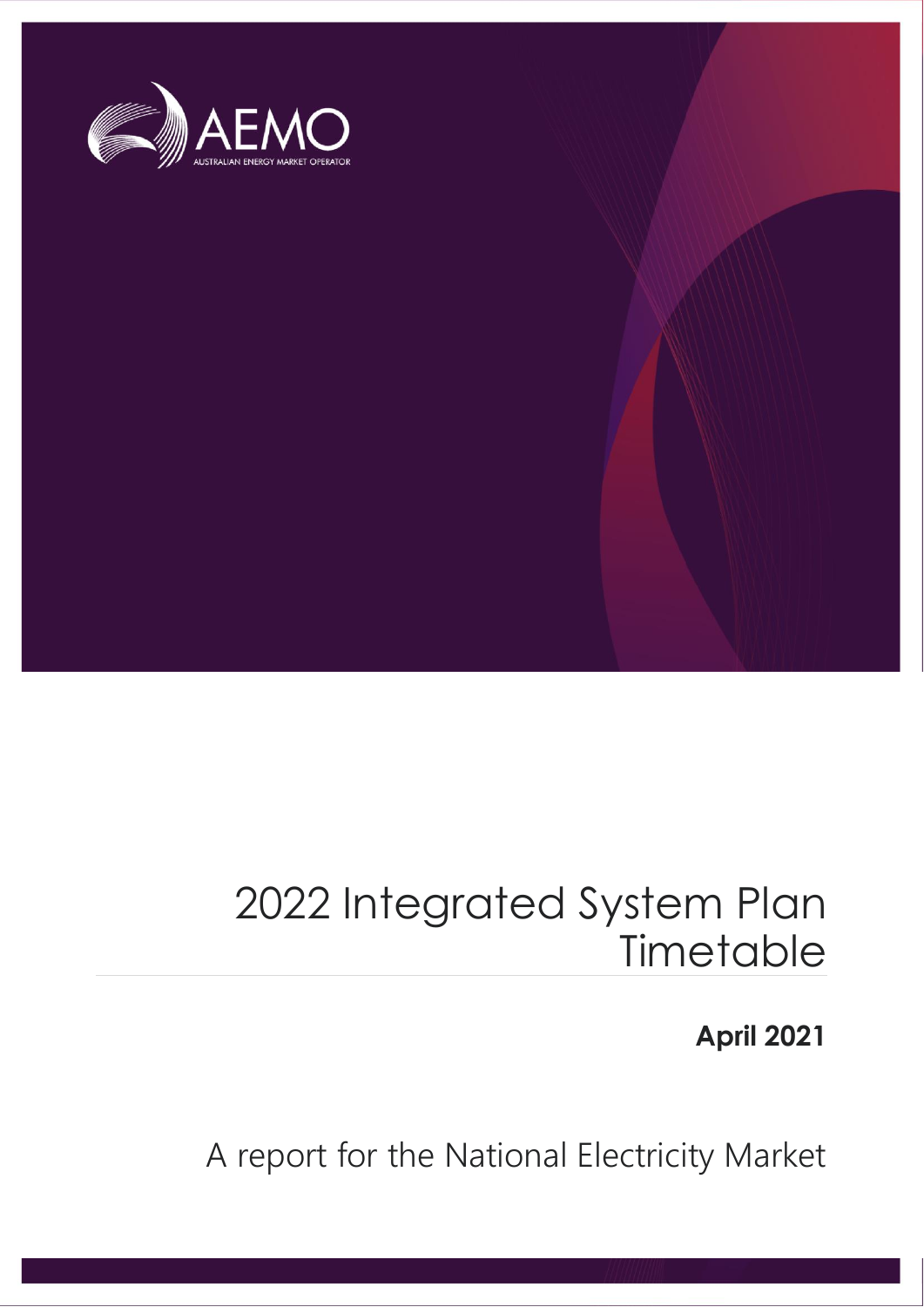## **Important notice**

#### **PURPOSE**

AEMO publishes the 2022 Integrated System Plan Timetable under clause 5.22.4 of the National Electricity Rules.

This publication has been prepared by AEMO using information available at 2 October 2020. Information made available after this date may have been included in this publication where practical.

#### **DISCLAIMER**

This Timetable or the information in it may be subsequently updated or amended. This document does not constitute legal or business advice, and should not be relied on as a substitute for obtaining detailed advice about the National Electricity Law, the National Electricity Rules, or any other applicable laws, procedures or policies. AEMO has made every effort to ensure the quality of the information in this document but cannot guarantee its accuracy or completeness.

Accordingly, to the maximum extent permitted by law, AEMO and its officers, employees and consultants involved in the preparation of this document:

- make no representation or warranty, express or implied, as to the currency, accuracy, reliability or completeness of the information in this document; and
- are not liable (whether by reason of negligence or otherwise) for any statements or representations in this document, or any omissions from it, or for any use or reliance on the information in it.]

#### **VERSION CONTROL**

| Version | Release date | <b>Changes</b>                                                                        |
|---------|--------------|---------------------------------------------------------------------------------------|
| 1.0     | 30/10/2020   | Initial release                                                                       |
| 1.1     | 16/04/2021   | • Draft ISP Methodology changed from 21 April 2021 to 30 April 2021.                  |
|         |              | • Final ISP Methodology changed from 30 June 2021 to 30 July 2021.                    |
|         |              | • Minor changes to Figure 1 and Figure 2 for consistency with other ISP publications. |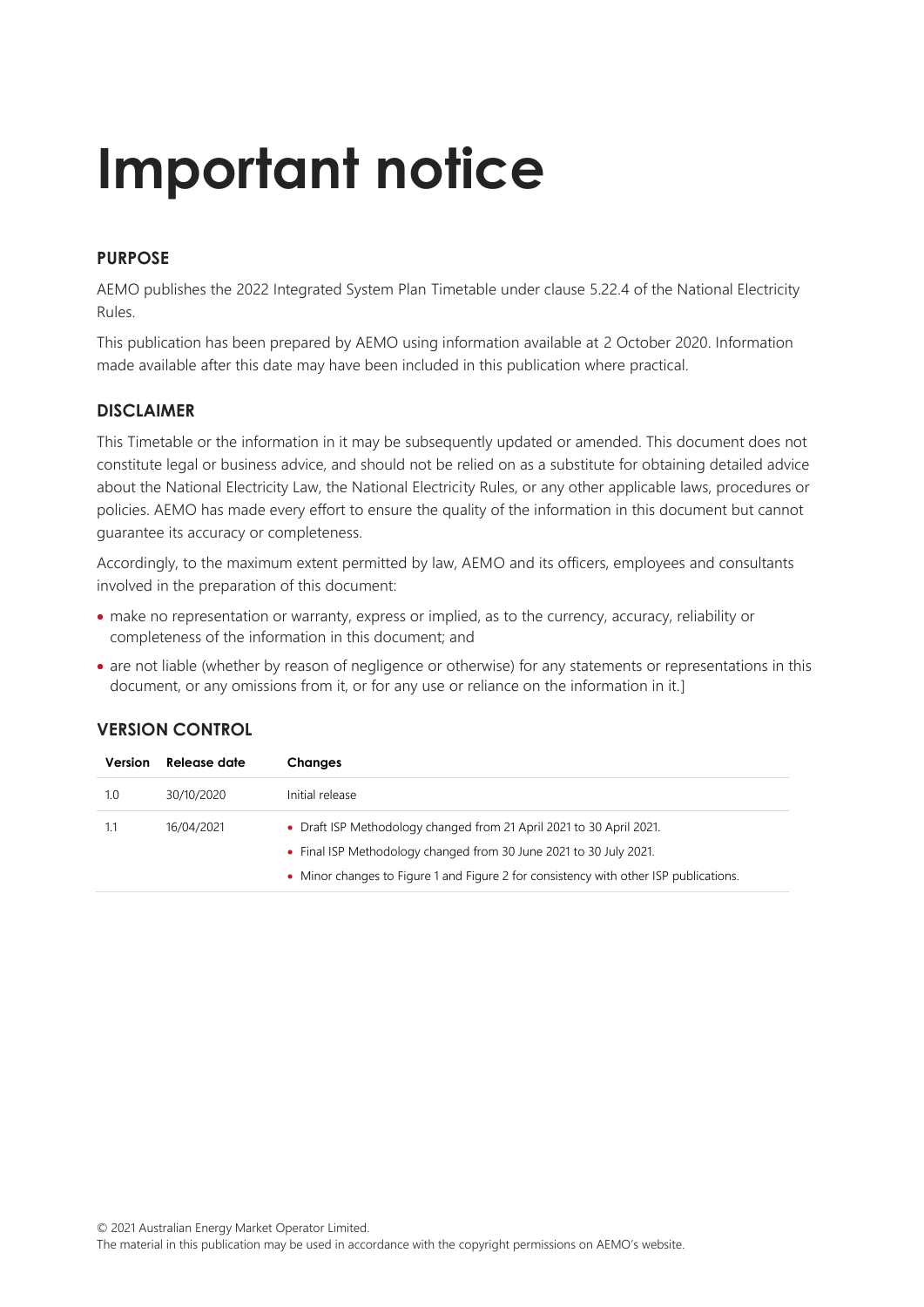### **Contents**

| 1. | <b>Introduction</b>                             | 4  |
|----|-------------------------------------------------|----|
| 2. | 2022 ISP Timetable                              | 5  |
| 3. | Stakeholder engagement overview                 | 8  |
| 4. | <b>ISP Consumer Panel</b>                       | 10 |
| 5. | <b>Inputs, Assumptions and Scenarios Report</b> | 11 |
| 6. | <b>ISP Methodology</b>                          | 12 |
| 7. | <b>Preparatory activities</b>                   | 13 |
| 8. | <b>Draft and final ISPs</b>                     | 14 |

### **Tables**

| Table 1 | Timetable milestones                             | 6  |
|---------|--------------------------------------------------|----|
| Table 2 | IASR publication timetable                       | 11 |
| Table 3 | ISP Methodology timetable                        | 12 |
| Table 4 | Preparatory activities triggered in the 2020 ISP | 13 |

### **Figures**

| Figure 1 | Timetable milestones   |  |
|----------|------------------------|--|
| Figure 2 | Milestone dependencies |  |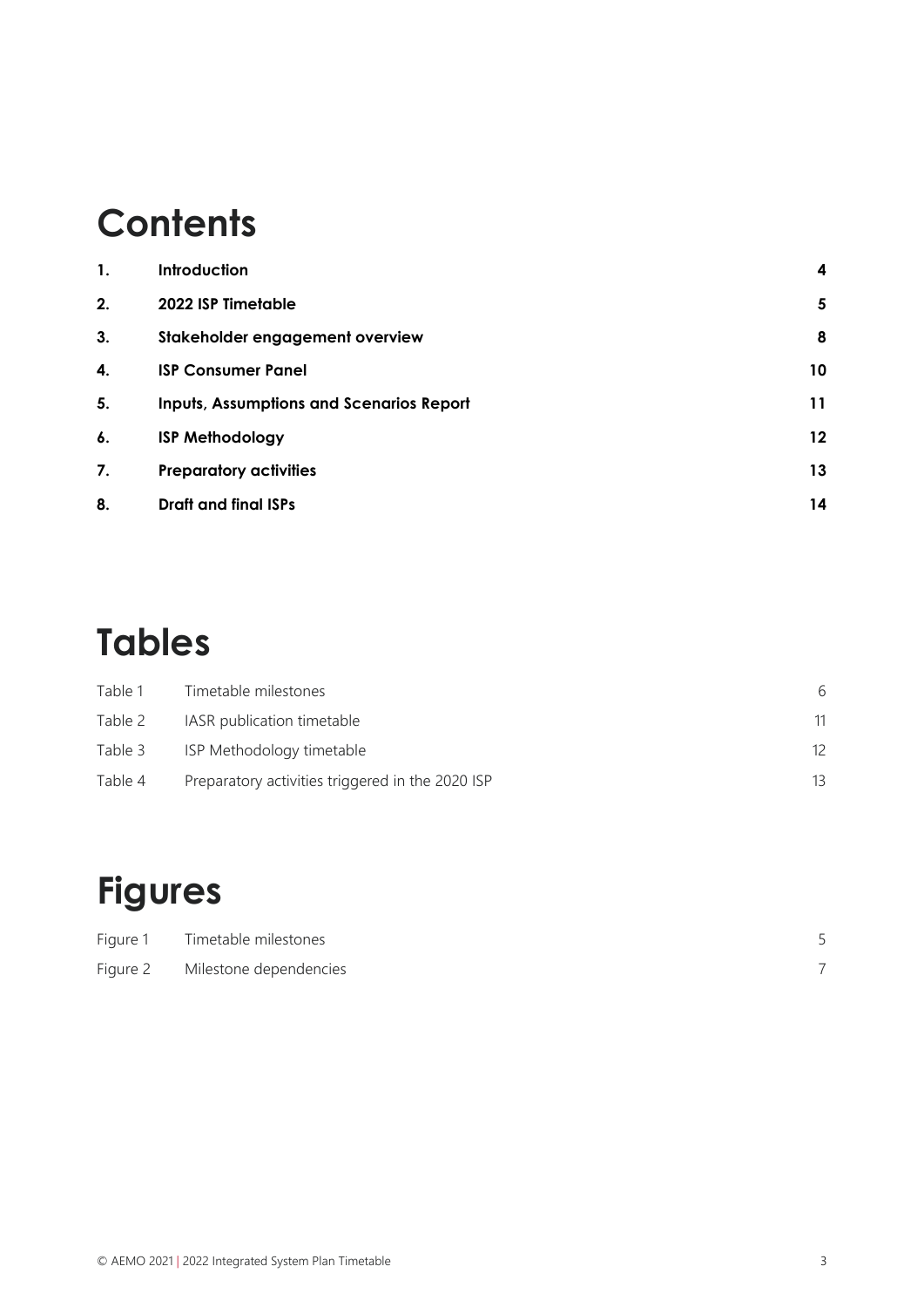# <span id="page-3-0"></span>**1. Introduction**

The Integrated System Plan (ISP) is a whole-of-system plan that provides an integrated roadmap for the efficient development of the National Electricity Market (NEM) over the next 20 years.

Leveraging expertise from across the industry will be pivotal in developing a robust plan that supports the long-term interests of energy consumers. AEMO is committed to facilitating a stakeholder engagement process that ensures a collaborative approach to developing the 2022 ISP.

The 2022 ISP Timetable provides a high-level overview of the key milestones related to the 2022 ISP. This allows stakeholders to understand and engage in the ISP consultation process.

#### **The ISP Timetable sets out the timing for:**

- **The establishment of the ISP consumer panel** AEMO will establish the ISP consumer panel by 30 November 2020. This panel will help inform the development of the ISP from the consumer perspective.
- **Draft Inputs, Assumptions and Scenarios Report (IASR)** AEMO will publish a Draft IASR on 11 December 2020. The Draft IASR outlines, and seeks feedback on, the key inputs, assumptions and scenarios that will underpin the 2022 ISP modelling. AEMO has already begun consultation on scenarios through a series of public workshops, and strongly encourages the involvement from all stakeholders.
- **Further updates and stakeholder opportunities for inputs**  Due to input dependencies, and the preference to use the latest information available, not all inputs and assumptions for use in the 2022 ISP will be updated in the Draft IASR in December 2020. AEMO will use Forecasting Reference Group meetings and workshops to consult on further updates to inputs as they are developed.
- **IASR** On 30 July 2021, the IASR will be released to incorporate stakeholder feedback on the Draft IASR and include the final inputs and assumptions to be used in the 2022 ISP. Due to the complexity and depth of modelling required, only changes to inputs that could materially impact ISP outcomes will be considered for inclusion in the ISP, beyond this date.
- **ISP Methodology** the ISP Methodology will begin consultation on 1 February 2021 and finalised by 30 July 2021. It will provide stakeholders with the information required to understand AEMO's cost benefit analysis process and its modelling. This methodology will describe the processes used to determine efficient development paths and the methodologies applied in AEMO's modelling processes.
- **Draft ISP** On 10 December 2021, the Draft ISP will set out, and seek feedback on, an optimal development path for the NEM. This draft will include preliminary information on actionable projects and will request submissions for non-network solutions to any new actionable projects.
- **ISP** the final ISP report will be published on 30 June 2022. It will incorporate feedback from the Draft ISP and finalise an optimal development path for the NEM.

For the 2022 ISP, AEMO will follow the consultation process prescribed by the Rules and the Australian Energy Regulator's (AER's) Forecasting Best Practice Guidelines and Cost Benefit Analysis Guidelines<sup>1</sup>.

The overall consultation process will provide a series of opportunities for industry engagement and timely and accurate decision-making support to the industry. If there are any changes to the timing of key milestones, AEMO will update this ISP Timetable.

For more information on AEMO's ISP consultation process, or to be informed of upcoming ISP workshops, please contact [ISP@aemo.com.au.](mailto:ISP@aemo.com.au)

<sup>1</sup> AER. Guidelines to make the integrated system plan actionable, at [https://www.aer.gov.au/networks-pipelines/guidelines-schemes-models](https://www.aer.gov.au/networks-pipelines/guidelines-schemes-models-reviews/guidelines-to-make-the-integrated-system-plan-actionable/final-decision)[reviews/guidelines-to-make-the-integrated-system-plan-actionable/final-decision.](https://www.aer.gov.au/networks-pipelines/guidelines-schemes-models-reviews/guidelines-to-make-the-integrated-system-plan-actionable/final-decision)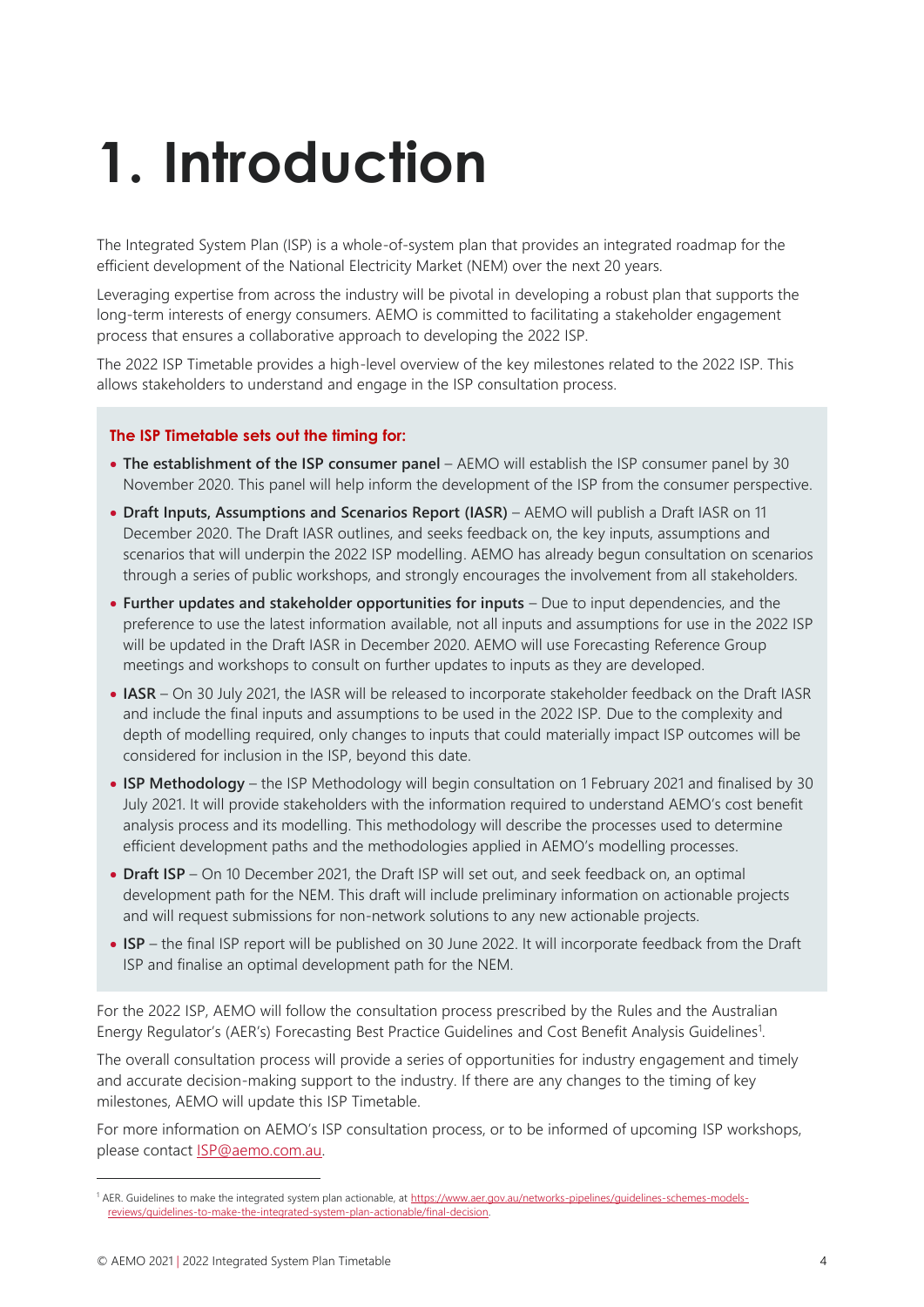# <span id="page-4-1"></span>**2. 2022 ISP Timetable**

The ISP Timetable provides information to stakeholders about the publication dates and timing of key milestones in the 2022 ISP development process. This Timetable outlines a series of consultative stages over a 2 year period before the 2022 ISP is published on 30 June 2022.

AEMO is responsible for the development of the ISP. The purpose of the ISP is to:

"*establish a whole of system plan for the efficient development of the power system that achieves power system needs for a planning horizon of at least 20 years for the long-term interests of the consumers of electricity.*" 2

AEMO publishes an ISP every two years. The current 2020 ISP was published on 30 July 2020 and is available on AEMO's website<sup>3</sup>.

#### **Timetable overview**

The following diagram outlines the key milestones for the 2022 ISP. The dates for these milestones are presented in [Table 1.](#page-5-0) Further information about the purpose of these milestones and their role in the wider ISP process is presented in the following sections of this report.

<span id="page-4-0"></span>

#### **Figure 1 Timetable milestones**

<sup>2</sup> NER clause 5.22.2

<sup>&</sup>lt;sup>3</sup> AEMO, 2020 ISP, at https://aemo.com.au/en/energy-systems/major-publications/integrated-system-plan-isp/2020-integrated-system-plan-isp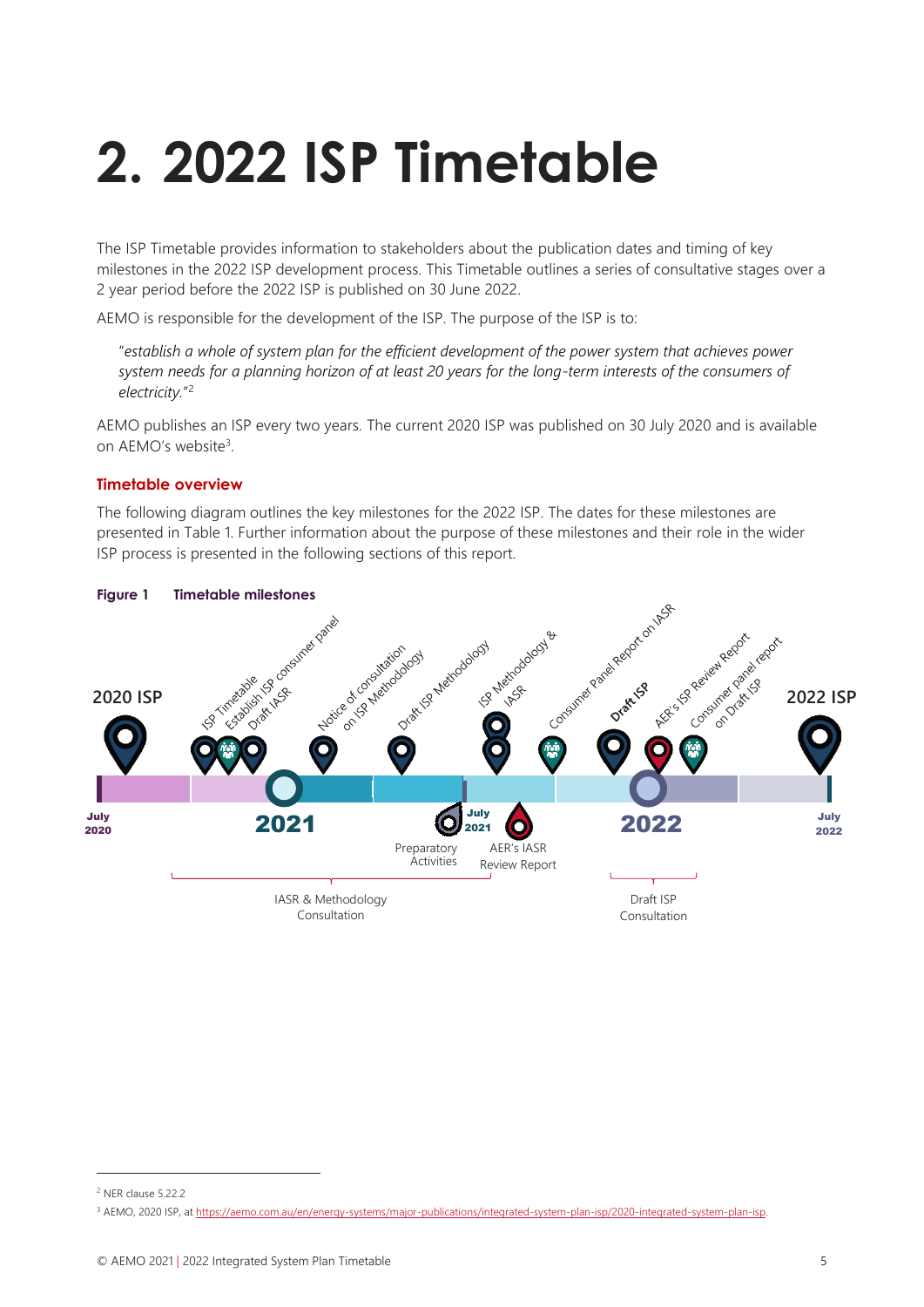#### <span id="page-5-0"></span>**Table 1 Timetable milestones**

| <b>Publication</b>                        | <b>Timing</b>                    | <b>Responsibility</b>        |
|-------------------------------------------|----------------------------------|------------------------------|
| <b>ISP Timetable</b>                      | 30 October 2020                  | <b>AEMO</b>                  |
| <b>Establish ISP consumer panel</b>       | By 30 November 2020              | AEMO & ISP<br>consumer panel |
| <b>Draft IASR</b>                         | 11 December 2020                 | <b>AEMO</b>                  |
| Notice of Consultation on ISP Methodology | 1 February 2021                  | <b>AEMO</b>                  |
| <b>Draft ISP Methodology</b>              | 30 April 2021                    | <b>AEMO</b>                  |
| <b>Preparatory Activity Reports</b>       | By 30 June 2021 <sup>+</sup>     | Powerlink & TransGrid        |
| <b>ISP Methodology</b>                    | 30 July 2021                     | <b>AEMO</b>                  |
| <b>IASR</b>                               | 30 July 2021                     | AFMO                         |
| <b>AER's IASR Review Report</b>           | By 30 August 2021 <sup>#</sup>   | AER                          |
| <b>Consumer Panel Report on IASR</b>      | By 30 September 2021#            | ISP consumer panel           |
| <b>Draft 2022 ISP</b>                     | 10 December 2021                 | <b>AEMO</b>                  |
| <b>AER's ISP Review Report</b>            | By 10 January 2022*              | <b>AER</b>                   |
| <b>Consumer Panel Report on Draft ISP</b> | By 10 February 2022 <sup>#</sup> | ISP consumer panel           |
| <b>2022 ISP</b>                           | 30 June 2022                     | <b>AEMO</b>                  |

† Powerlink and TransGrid are required to produce preparatory activity reports on Future ISP Projects by 30 June 2021. AEMO intends to release these reports once they are available. See Sectio[n 7](#page-12-0) for more information.

‡ The AER must publish the IASR review report within one month of AEMO publishing the IASR. This report will assess whether AEMO has adequately explained the derivation of key inputs and assumptions, how they changed since the previous ISP, and whether they were derived from verifiable sources or adequate consultation.

\* The AER must publish the ISP Review Report within one month of AEMO publishing the Draft ISP. This report will assess whether AEMO has adequately explained the derivation of key input sand assumptions and how they contribute to the outcomes in the Draft ISP. # The ISP consumer panel must give a consumer panel report to AEMO within two months of AEMO publishing the IASR and the Draft ISP. AEMO will publish these reports on its website.

#### **Milestone dependencies**

The ISP milestones are inter-related, and some later milestones are dependent on the successful completion of early milestones. [Figure 2](#page-6-0) shows how the milestones relate to each other, as well as the activities and engagements surrounding them. Notably, the following are pre-conditions for AEMO to finalise the IASR:

- The Draft IASR has been published.
- Stakeholder feedback to the Draft IASR has been received and incorporated<sup>4</sup>.
- The preparatory activities reports have been completed (due 30 June 2021 see Section 7).

Similarly, the Draft ISP requires successful completion of an ISP Methodology and IASR.

<sup>4</sup> In some instances, Draft IASR inputs must be finalised before determining other variables for the IASR. In these instances, AEMO will engage appropriately on new information once it is available. For example, the scenarios and economic drivers resulting from the Draft IASR will influence demand projections in the Final IASR. Draft demand forecasts will be consulted on via the Forecasting Reference Group.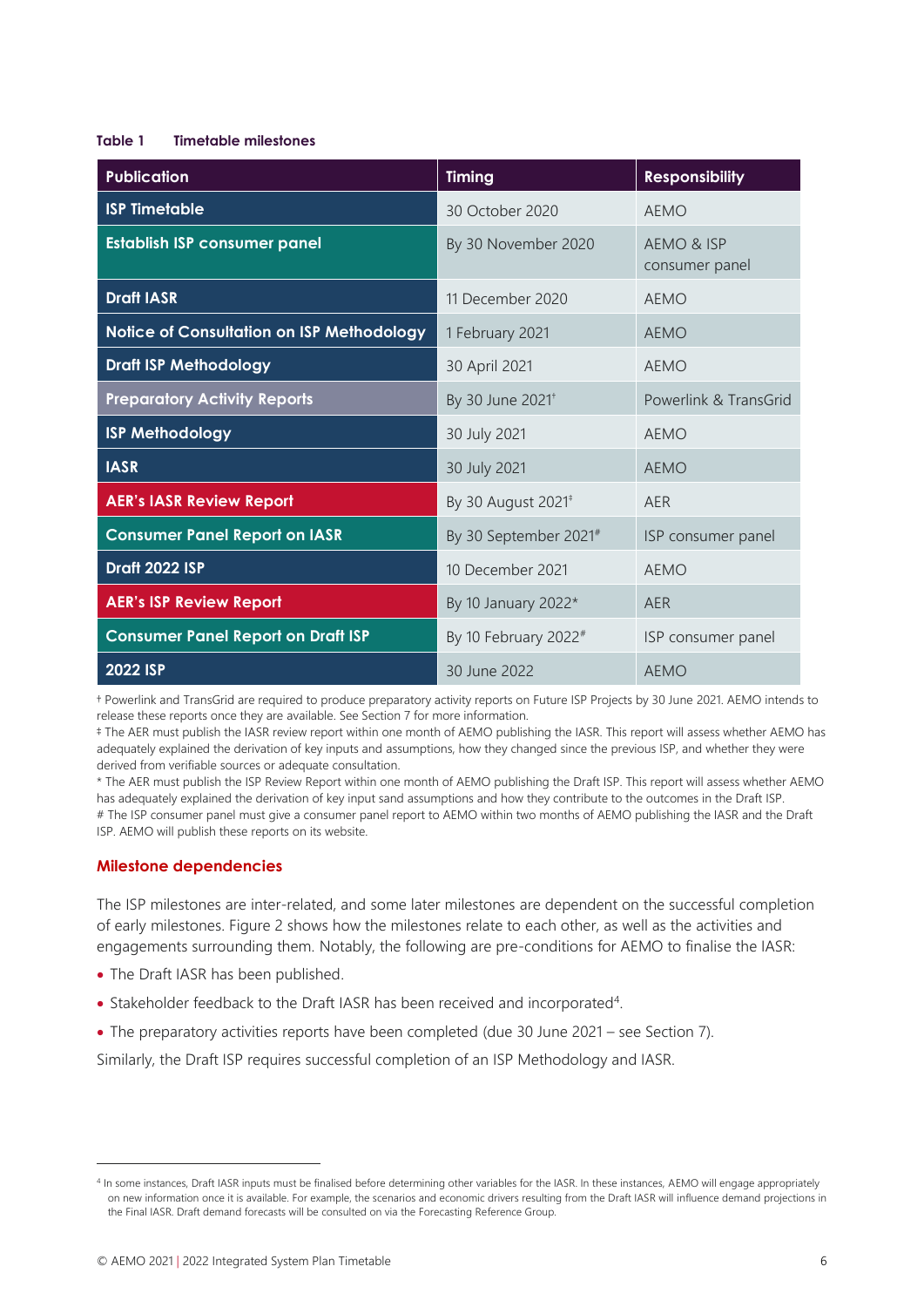

<span id="page-6-0"></span>**Figure 2 Milestone dependencies**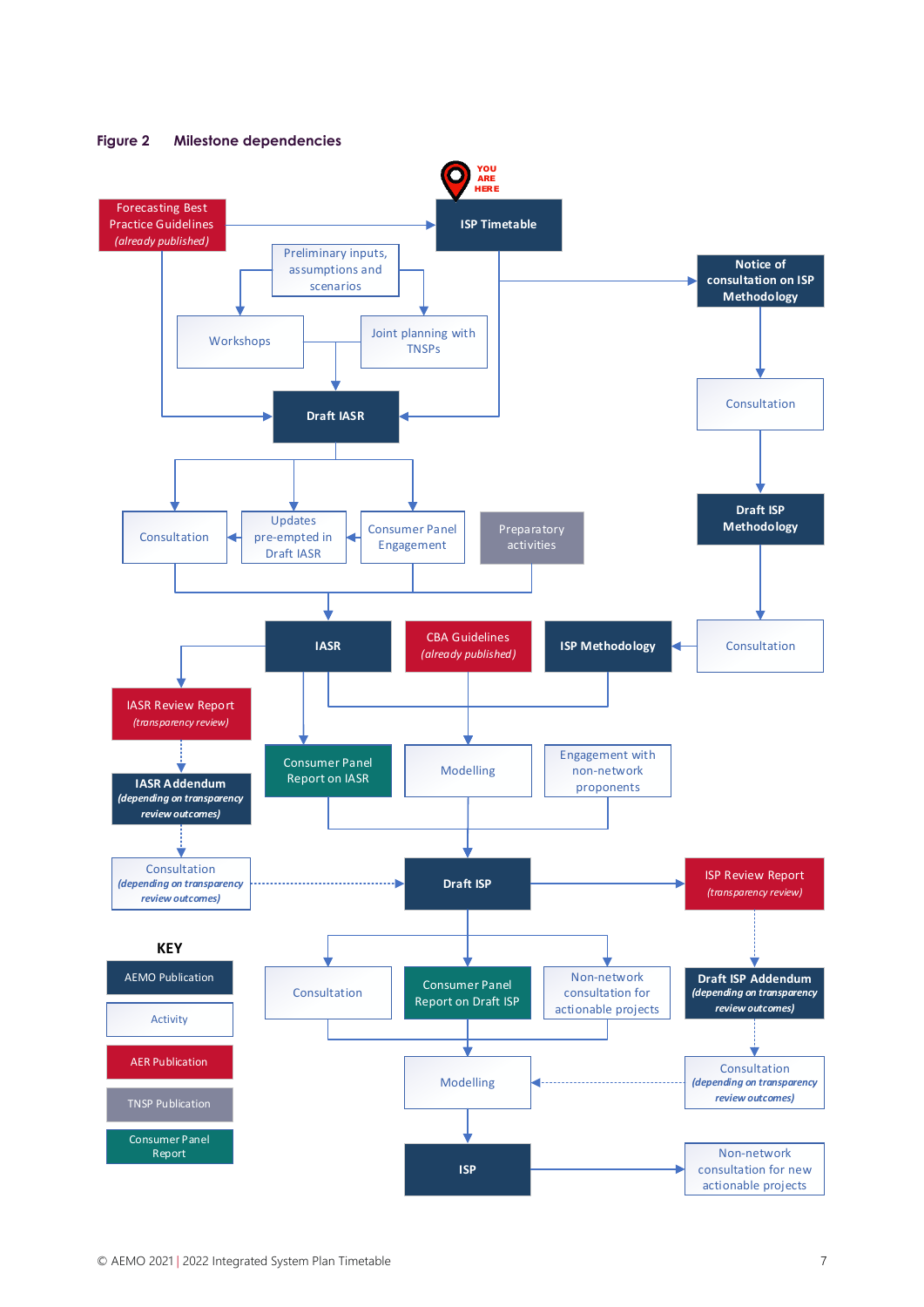### <span id="page-7-0"></span>**3. Stakeholder engagement overview**

In feedback from the 2020 ISP, some stakeholders emphasised the importance of ongoing engagement to ensure the ISP remains robust and fit for purpose. In general, stakeholders expressed a desire for continued comprehensive engagement.

AEMO is committed to engaging effectively and meaningfully at all stages of the ISP development process. For the 2022 ISP, AEMO intends to build on its consultation process from previous ISPs, using the principles from the AER's Forecasting Best Practice Guidelines and Cost Benefit Analysis Guidelines<sup>5</sup> and providing stakeholders with multiple opportunities to contribute.

#### **When to get involved**

The ISP Timetable provides stakeholders with key milestone dates for the development of the 2022 ISP. The main stages of consultation for this ISP include:

- **IASR** this will include the key inputs, assumptions and scenarios that will underpin the 2022 ISP. This process started in September 2020 and will continue until July 2021. Stakeholders who are interested in helping shape the inputs, assumptions and scenarios are invited to participate in the IASR consultation – see Section [5.](#page-10-0)
- **ISP Methodology** this document will describe engineering and analytical processes through which inputs, assumptions and scenarios are applied to determine development paths. This process will occur from February 2021 until late June 2021. Stakeholders with an interest in methodology and analysis are invited to participate in the ISP Methodology consultation – see Section [6.](#page-11-0)
- **Draft ISP** once the inputs, assumptions, scenarios and methodology are determined, AEMO will produce and consult on a Draft ISP. Feedback from the Draft ISP will be used to finalise the 2022 ISP. Stakeholders with an interest in the outcomes of the ISP are encouraged to participate in the Draft ISP consultation starting in December 2021 – see Section [8.](#page-13-0)

#### **How to get involved**

In the 2020 ISP development process, AEMO facilitated consultation with a broad collection of stakeholders through avenues such as written submissions, in-person discussions, workshop participation, webinars, and briefings. For the 2022 ISP, AEMO will account for the time and resource constraints that face consumer groups and stakeholders and tailor engagement approaches to allow for this.

This will mean considering alternative communication methods, additional forums, extra time for review of material where practicable ahead of workshops and improved responsiveness to feedback. AEMO will use the International Association for Public Participation (IAP2) spectrum<sup>6</sup> of informing, consulting, involving, collaborating and empowering.

The establishment of the ISP consumer panel (see Section 4) provides AEMO with the ability to further understand consumer expectations and perspectives and incorporate these more effectively into the ISP, through several key points of the ISP development process.

<sup>5</sup> AER. Guidelines to make the integrated system plan actionable, a[t https://www.aer.gov.au/networks-pipelines/guidelines-schemes-models](https://www.aer.gov.au/networks-pipelines/guidelines-schemes-models-reviews/guidelines-to-make-the-integrated-system-plan-actionable/final-decision)[reviews/guidelines-to-make-the-integrated-system-plan-actionable/final-decision.](https://www.aer.gov.au/networks-pipelines/guidelines-schemes-models-reviews/guidelines-to-make-the-integrated-system-plan-actionable/final-decision)

<sup>6</sup> International Association for Public Participation (IAP2). *Public Participation Spectrum*, available a[t https://www.iap2.org.au/resources/spectrum/.](https://www.iap2.org.au/resources/spectrum/)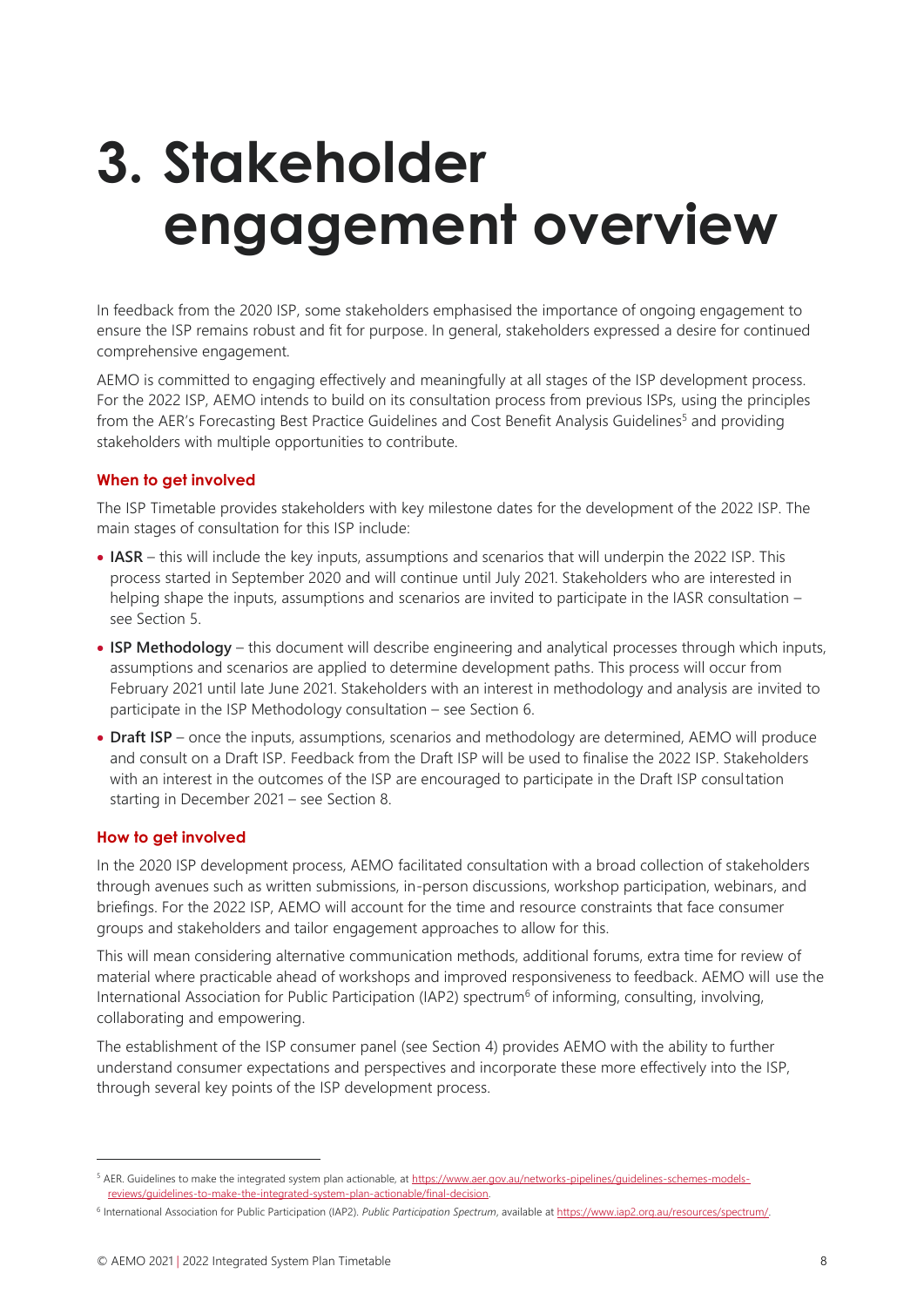AEMO will provide stakeholders with up to date information on opportunities to contribute to the ISP's development through AEMO's website and email notifications. An ISP mailbox and distribution list has been established to help inform stakeholders. Interested parties can emai[l isp@aemo.com.au](mailto:isp@aemo.com.au) to join this list.

AEMO recognises that stakeholder engagement is a critical part of the ISP development process. Drawing on constructive and critical input from all parties and aligning the ISP development approach with the ISP Rules and the AER's Forecasting Best Practice Guidelines and Cost Benefit Analysis Guidelines, allows AEMO to deliver an ISP that supports Australia's future energy needs.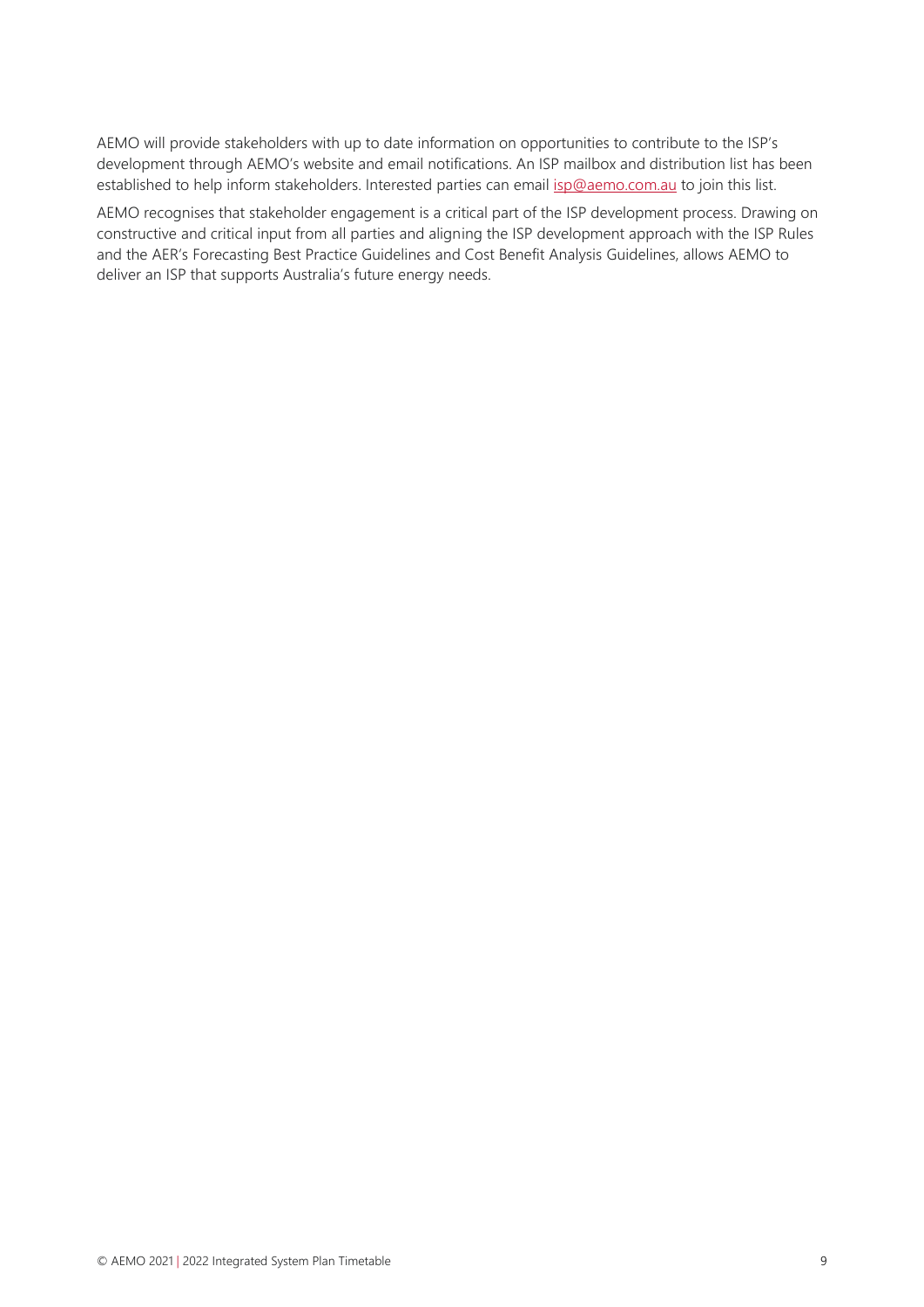## <span id="page-9-0"></span>**4. ISP Consumer Panel**

AEMO is establishing an ISP consumer panel, consistent with the Rules, to inform the development of the 2022 ISP. AEMO intends for the ISP consumer panel to be a key forum (but not the only forum) through which consumer perspectives are incorporated into the process of developing and finalising the 2022 ISP.

AEMO published a call for expressions of interest (EOI), including Terms of Reference, on 3 September 2020<sup>7</sup>.

While the ISP consumer panel must have at least three members<sup>8</sup>, AEMO is able to appoint additional panel members to ensure an appropriate mix of skills.

AEMO will establish the ISP consumer panel for the 2022 ISP by 30 November 2020.

#### **About the ISP consumer panel**

The ISP consumer panel must provide written reports to AEMO, responding to each of the IASR and the Draft ISP.<sup>9</sup> These reports must provide assessment of evidence and reasons for supporting the IASR and Draft ISP. Each of these reports must be given to AEMO within two months of the publication of the document to which they relate. AEMO will publish these reports and will have regard to them in producing the ISP.

In order to promote the effective production of these consumer panel reports, AEMO intends to engage with the panel continuously throughout the ISP development process. This will allow the views of the ISP consumer panel to be communicated to AEMO in a timely manner, supporting their full consideration and allowing for AEMO's approach to be adjusted where appropriate. AEMO considers this process to be particularly important because the ISP consumer panel is not required to produce an official report until two months after the IASR is finalised.

The ISP consumer panel is required to have regard to the long-term interests of consumers, and to seek to give its reports by consensus<sup>10</sup>.

#### **More information**

More details of the operation of the ISP consumer panel are provided in the Terms of Reference, which can be found on AEMO's website<sup>11</sup>.

<sup>7</sup> AEMO, ISP consumer panel, a[t https://aemo.com.au/-/media/files/major-publications/isp/2020/isp-consumer-panel-fact-sheet.pdf.](https://aemo.com.au/-/media/files/major-publications/isp/2020/isp-consumer-panel-fact-sheet.pdf) 

<sup>8</sup> NER Clause 5.22.7(b)

<sup>9</sup> NER Clause 5.22.7(a)

<sup>10</sup> NER Clause 5.22.7(d)(2-3)

<sup>11</sup> AEMO, ISP consumer panel, a[t https://aemo.com.au/en/energy-systems/major-publications/integrated-system-plan-isp/2020-integrated-system-plan-isp](https://aemo.com.au/en/energy-systems/major-publications/integrated-system-plan-isp/2020-integrated-system-plan-isp)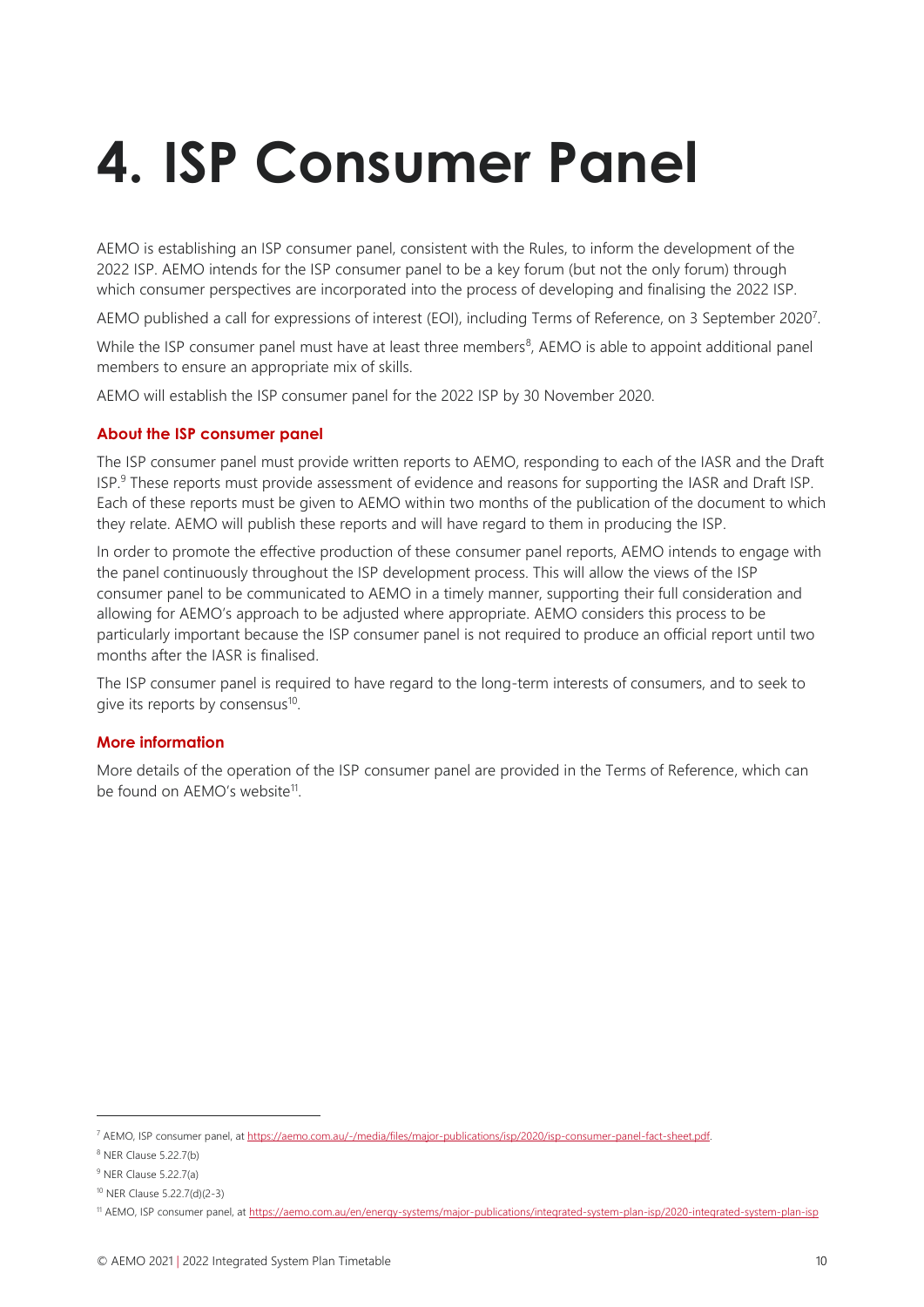### <span id="page-10-0"></span>**5. Inputs, Assumptions and Scenarios Report**

AEMO develops, consults and publishes a report on the inputs, assumptions and scenarios to be used for the ISP, called the Inputs, Assumptions and Scenarios Report (IASR).

AEMO is committed to consulting with all interested stakeholders on scenarios, inputs and assumptions to ensure the forecasting approach appropriately considers a plausible range of futures. By following the consultation requirements in the Rules and in the Forecasting Best Practice Guidelines<sup>12</sup>, the ISP will be transparent, follow well-understood methodologies, and provide opportunities for quality engagement.

The engagement process for the 2022 ISP will consider inputs and assumptions including, but not limited to:

- Forecasting energy consumption
- Policy, technical and economic settings affecting energy supplies and demand
- Existing generation assumptions
- Fuel cost assumptions
- New generation and storage technology costs and improvements over time
- Demand side participation
- Uptake of distributed energy resources (DER)
- Renewable Energy Zone candidates
- Transmission development options and non-network alternatives
- Network losses and Marginal Loss Factors
- Hydrogen and gas modelling assumptions

AEMO will also consult with transmission network service providers (TNSPs) on relevant inputs and assumptions as part of its joint planning processes. This involves working with TNSPs in assessing credible network and non-network options.

Following the release of the IASR by 30 July 2021, AEMO will use the scenarios and other inputs and assumptions to assess potential development paths for the ISP. AEMO will also incorporate the feedback from the consumer panel report on the IASR and the AER transparency review on the IASR into the Draft ISP.

In accordance with the Forecasting Best Practice Guidelines, AEMO may update the IASR to incorporate updates in market data and associated forecasts. If this occurs, AEMO will update the ISP Timetable to reflect the consultation process for those updates. AEMO may also update the IASR in response to submissions to the Draft ISP.

Stakeholder engagement for the IASR commenced in September 2020. Formal consultation on AEMO's IASR will proceed from December 2020 to February 2021. Following subsequent stakeholder engagement, development of forecast components that are updated annually for AEMO's Reliability Forecasts, and the availability of Preparatory Activity Reports (see Section 7), the IASR will be published by 30 July 2021.

#### <span id="page-10-1"></span>**Table 2 IASR publication timetable**

| <b>Publication</b> | <b>Timing</b>    |
|--------------------|------------------|
| <b>Draft IASR</b>  | 11 December 2020 |
| <b>IASR</b>        | 30 July 2021     |

<sup>12</sup> AER, Forecasting Best Practice Guidelines (section 2.2), a[t https://www.aer.gov.au/system/files/AER%20-](https://www.aer.gov.au/system/files/AER%20-%20Forecasting%20best%20practice%20guidelines%20-%2025%20August%202020.pdf) [%20Forecasting%20best%20practice%20guidelines%20-%2025%20August%202020.pdf.](https://www.aer.gov.au/system/files/AER%20-%20Forecasting%20best%20practice%20guidelines%20-%2025%20August%202020.pdf)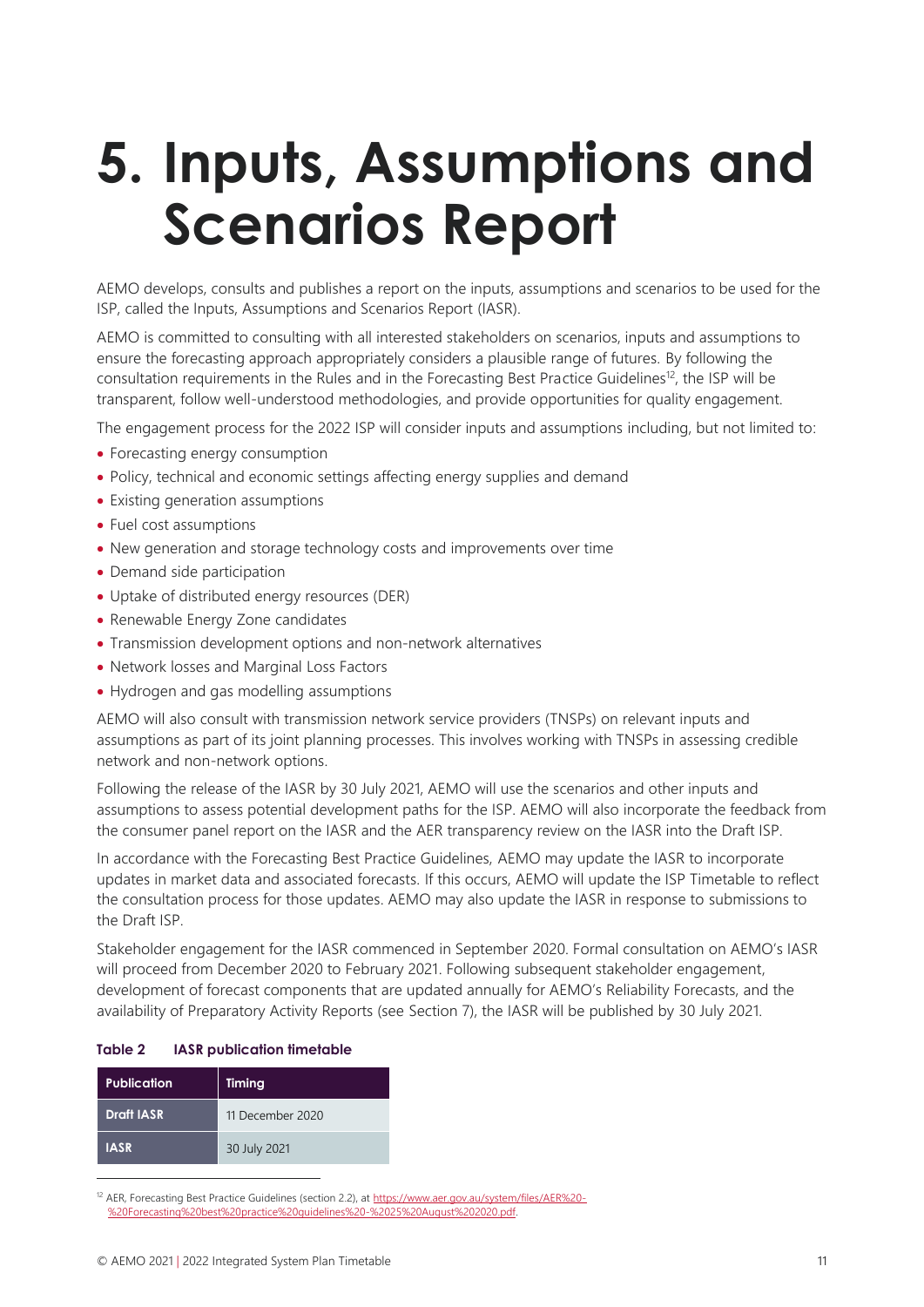# <span id="page-11-0"></span>**6. ISP Methodology**

One of the key documents for the ISP is the ISP Methodology, which must contain the cost benefit analysis and modelling methodology used in developing the  $ISP<sup>13</sup>$ .

AEMO will follow the requirements of the AER's Forecasting Best Practice Guidelines and Cost Benefit Analysis Guidelines<sup>14</sup> in developing the ISP Methodology. This includes providing a transparent process, supporting and working with stakeholders in their understanding of AEMO's analysis, methodologies and data, and providing additional information to complement the formal documentation.

AEMO will use a range of engagements such as briefings, webinars, workshops and one-on-one meetings, to allow a broad range of stakeholders to take part in this process.

AEMO undertakes a cost benefit analysis to identify which projects are optimally required to deliver the needs of the NEM over a 20-year period. Using the AER's cost benefit analysis approach, AEMO will identify and rank development paths. The ISP Methodology will provide information on the decision-making approaches used for scenario analysis and ranking of development paths. AEMO will use evidence-based decision-making approaches when deciding the optimal development path.

In taking this approach, AEMO believes the ISP Methodology will provide stakeholders with a cost benefit analysis approach and modelling methodologies that are transparent and well understood.

The ISP Methodology provides information to stakeholders about how AEMO undertakes this process. This will include:

- Transmission options development and assessment
- Power system analysis methodology
- Cost benefit analysis
- Interactions with capacity outlook modelling and time sequential market modelling
- Linkages to reliability forecasting methodologies
- Detailed information on how the engineering assessments will be conducted for the ISP

Stakeholder engagement on the ISP Methodology will begin on 1 February 2021. There will be two rounds of formal stakeholder consultation, with workshops, meetings and briefings as required, and the process will conclude by 30 July 2021.

#### <span id="page-11-1"></span>**Table 3 ISP Methodology timetable**

| Milestone                                           | Date            |
|-----------------------------------------------------|-----------------|
| Notice of Consultation on<br><b>ISP Methodology</b> | 1 February 2021 |
| <b>Draft ISP Methodology</b>                        | 30 April 2021   |
| <b>ISP Methodology</b>                              | 30 July 2021    |

<sup>14</sup> AER. Guidelines to make the integrated system plan actionable, a[t https://www.aer.gov.au/networks-pipelines/guidelines-schemes-models](https://www.aer.gov.au/networks-pipelines/guidelines-schemes-models-reviews/guidelines-to-make-the-integrated-system-plan-actionable/final-decision)[reviews/guidelines-to-make-the-integrated-system-plan-actionable/final-decision.](https://www.aer.gov.au/networks-pipelines/guidelines-schemes-models-reviews/guidelines-to-make-the-integrated-system-plan-actionable/final-decision)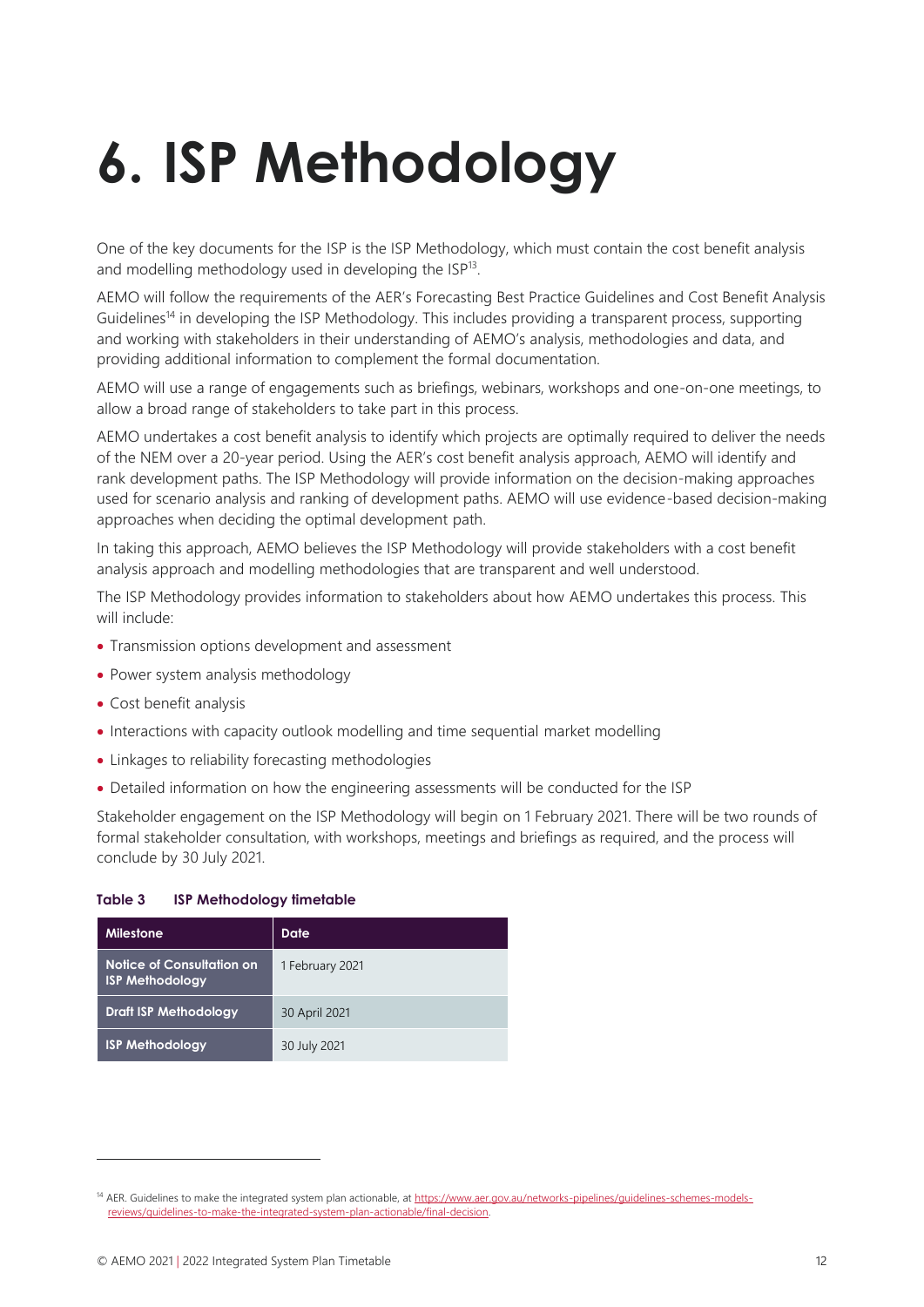# <span id="page-12-0"></span>**7. Preparatory activities**

In the 2020 ISP, AEMO identified six Future ISP projects that require preparatory activities to be carried out. These projects were not listed as "actionable", but it is expected they might become actionable in the future and they were included as part of the 2020 ISP optimal development path.

TNSPs are responsible for conducting preparatory activities to develop the design and to improve the cost estimate of the project. This improves the quality of cost benefit analysis of these Future ISP projects with preparatory activities and the overall optimal development path<sup>15</sup>. Preparatory activities triggered for the 2022 ISP include the following scope:

- Preliminary engineering design
- Desktop easement assessment
- Cost estimates based on preliminary engineering design and route selection
- Preliminary assessment of environmental and planning approvals
- Appropriate stakeholder engagement

In the 2020 ISP, AEMO recommended preparatory activities for six projects which are listed below.

#### <span id="page-12-1"></span>**Table 4 Preparatory activities triggered in the 2020 ISP**

| Project                                                       | <b>Responsible TNSP(s)</b> |
|---------------------------------------------------------------|----------------------------|
| <b>QNI Medium and Large</b>                                   | Powerlink and TransGrid    |
| <b>Central to Southern Queensland Transmission Link</b>       | Powerlink                  |
| <b>Gladstone Grid Replacement</b>                             | Powerlink                  |
| <b>Reinforcing Sydney, Newcastle and Wollongong</b><br>Supply | TransGrid                  |
| <b>New England NSW REZ Network Expansion</b>                  | TransGrid                  |
| North West NSW REZ Network Expansion                          | TransGrid                  |

The 2020 ISP requires Powerlink and TransGrid to produce preparatory activity reports for these projects by 30 June 2021<sup>16</sup>. AEMO will release these reports on its website once they are available.

<sup>15</sup> NER clause 5.10.2

<sup>16 2020</sup> ISP Appendix 3 Network Investments, p14, at https://www.aemo.com.au/-/media/files/major-publications/isp/2020/appendix--3.pdf?la=en